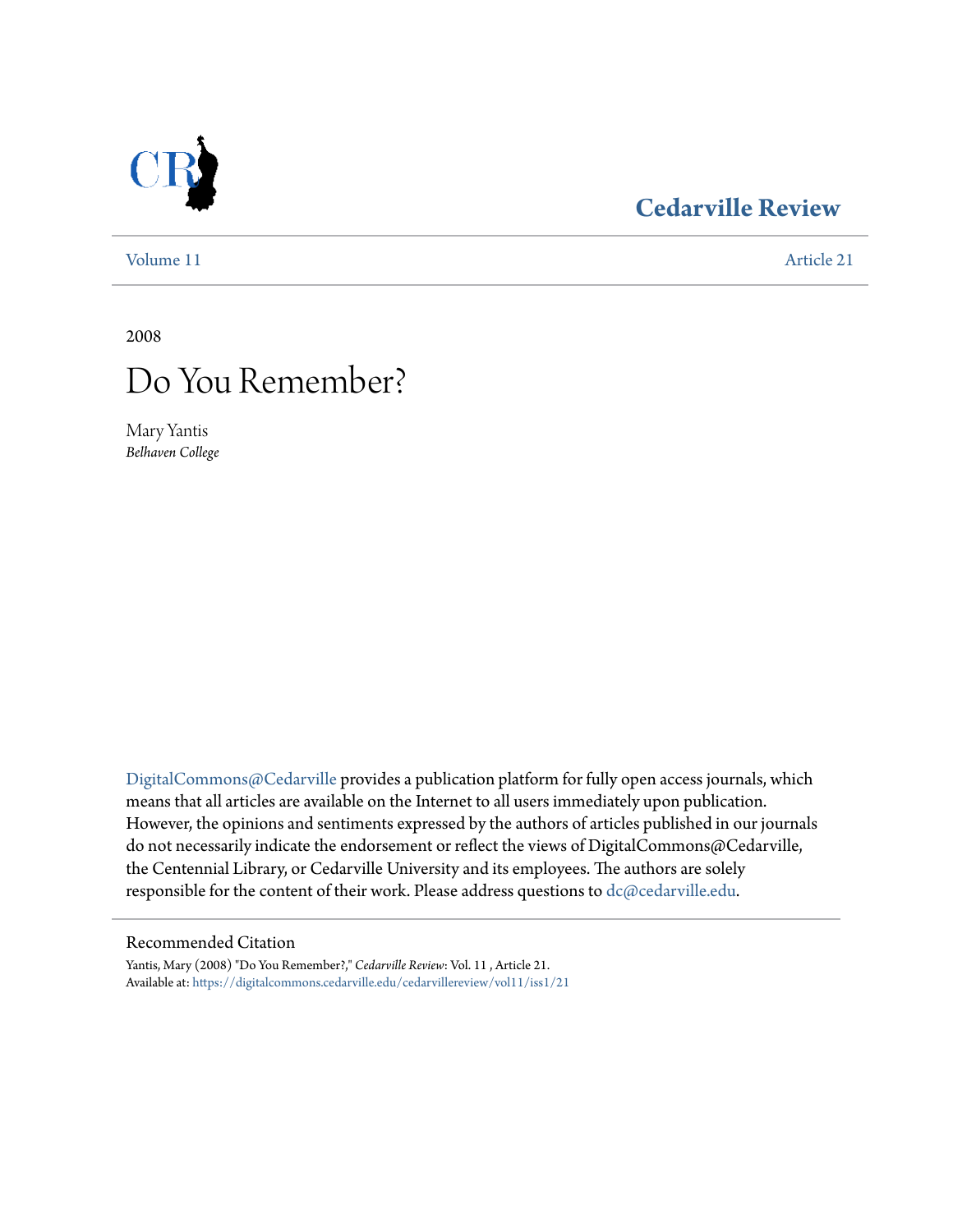## Do You Remember?

Browse the contents of [this issue](https://digitalcommons.cedarville.edu/cedarvillereview/vol11/iss1) of *Cedarville Review*.

#### **Keywords**

Poetry

# **Creative Commons License**

This work is licensed under a [Creative Commons Attribution-Noncommercial-No Derivative Works 4.0](http://creativecommons.org/licenses/by-nc-nd/4.0/) [License.](http://creativecommons.org/licenses/by-nc-nd/4.0/)

Follow this and additional works at: [https://digitalcommons.cedarville.edu/cedarvillereview](https://digitalcommons.cedarville.edu/cedarvillereview?utm_source=digitalcommons.cedarville.edu%2Fcedarvillereview%2Fvol11%2Fiss1%2F21&utm_medium=PDF&utm_campaign=PDFCoverPages)



Part of the <u>[Poetry Commons](http://network.bepress.com/hgg/discipline/1153?utm_source=digitalcommons.cedarville.edu%2Fcedarvillereview%2Fvol11%2Fiss1%2F21&utm_medium=PDF&utm_campaign=PDFCoverPages)</u>

This poetry is available in Cedarville Review: [https://digitalcommons.cedarville.edu/cedarvillereview/vol11/iss1/21](https://digitalcommons.cedarville.edu/cedarvillereview/vol11/iss1/21?utm_source=digitalcommons.cedarville.edu%2Fcedarvillereview%2Fvol11%2Fiss1%2F21&utm_medium=PDF&utm_campaign=PDFCoverPages)